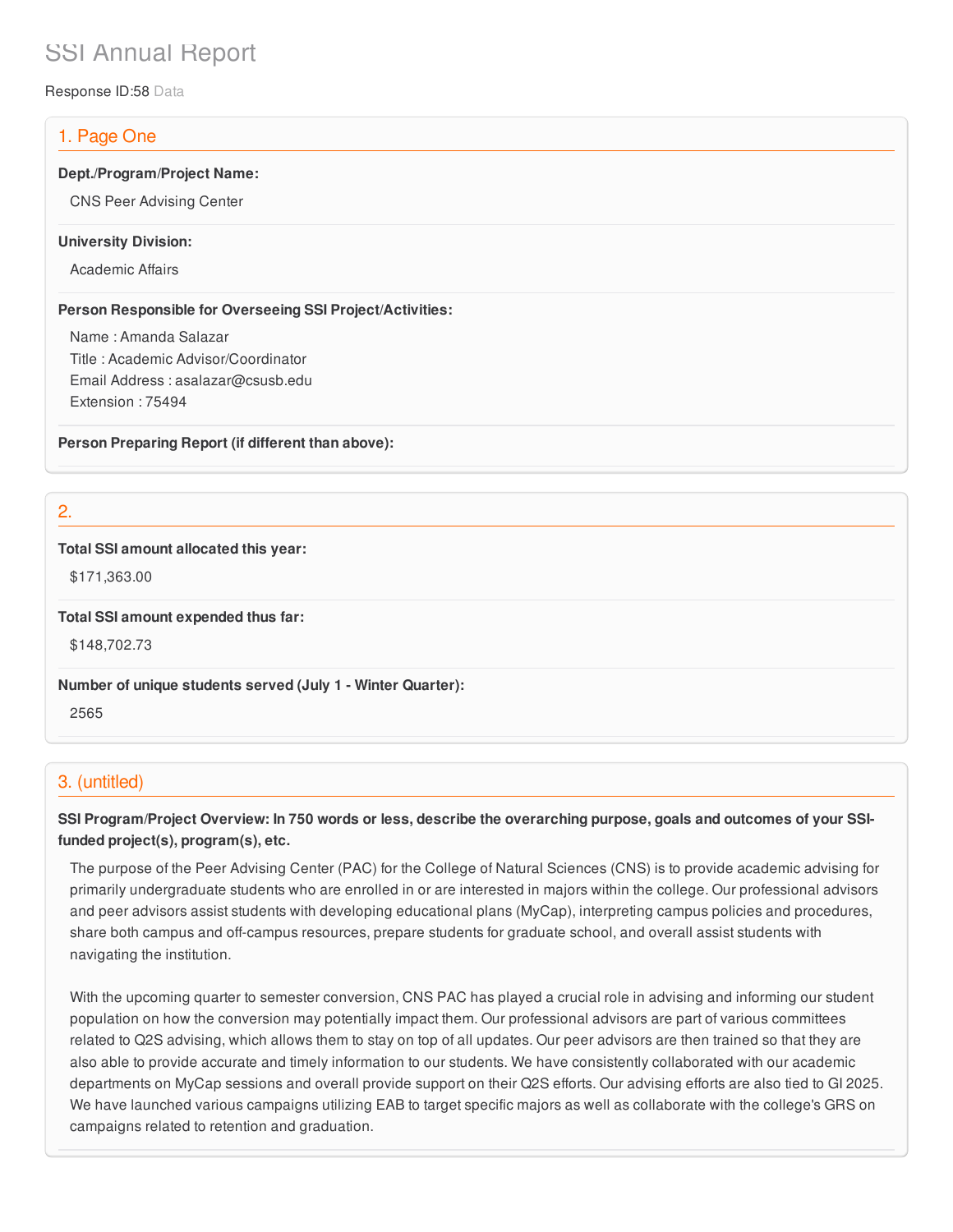## 4. (untitled)

Alignment to ILOs: To which of the following Institutional Learning Outcomes (ILOs) do you feel as though your SSI-funded project aligns? (Check all that apply.) Details regarding the ILOs can be found on Office of [Academic](https://www.csusb.edu/sites/csusb/files/CSUSB_Institutional_Learning_Outcomes-Endorsed.pdf) Programs website.

Breadth of Knowledge Depth of Knowledge Ways of Reasoning and Inquiry Creativity and Innovation Integrative Learning Engagement in the Campus, Local, and Global Communities Diversity and Inclusion

## 5. (untitled)

SSI-Funded Activities: Please list and describe the activities undertaken through winter quarter with your SSI allocation. **This section should address only those activities occurring this fiscal year.**

• CNS PAC is open Monday through Friday 8am-5pm. Currently we have two full-time professional advisors and ten certified peer advisors, whom work an average of 20 hours per week.

• CNS PAC advises all nine majors within CNS. Currently CNS is the largest college on-campus with approximately 5,246 students (IR, Fall 2018). That being said, we serve a high volume of students each quarter. Each quarter we have different majors that are required to be advised (registration holds) that comprise a large part of our quarterly numbers. As well, we have a large population of students who visit us for their advising needs that do not have registration holds. We also meet with prospective students, who are for the most part interested in applying to our nursing program.

• In addition to one-on-one advising, we develop our own advising events as well as collaborate with several departments on campus on events/workshops/information sessions, etc. Such events include, but are not limited to: SOAR, Advising Week, International Student Orientation/Advising, Undeclared Major Exploration Panels, Coyote Connect (previously Homecoming), Counselors Day, PAES, Coyote One Stop, Computer Science MyCap Advising Workshops, Kinesiology MyCap Advising Workshops, Health Science MyCap Advising Workshops (SP19), Kine 210 Class Advising Sessions, CNS PAC tabling, New Student Convocation, Commencement, Q2S Advising Tools Training (both in group and individual settings), SSI Fair, Classroom presentations, and CNS Advising Open House.

#### 6. (untitled)

**Progress Towards Outcomes/Cumulative Findings: Describe the progress you have made toward your original SSI goals** and outcomes though winter quarter. Indicate clearly how student success was enhanced by your program or service/s. Be sure to include the measures you employed and evidence/data you collected for each outcome where appropriate.

GOAL 1: Timely Graduation Outcome 1.1: Students will establish a realistic graduation date. Measure 1.1: Q2S Page Data Point: Currently, 2,958 CNS students have been a confirmed Q or S status. Currently, there are 1,440 CNS students who have a projected graduation term established.

Outcome 1.2: Students understand their academic requirements. Measure 1.2: MyCAP Data Point: Currently 3,624 CNS students have a MyCap on file. Currently 1,982 CNS students do not have a MyCap on file.

Outcome 1.3: Students make appropriate course selections by understanding prerequisites, sequencing, and course offerings/scheduling. Measure 1.3: MyCAP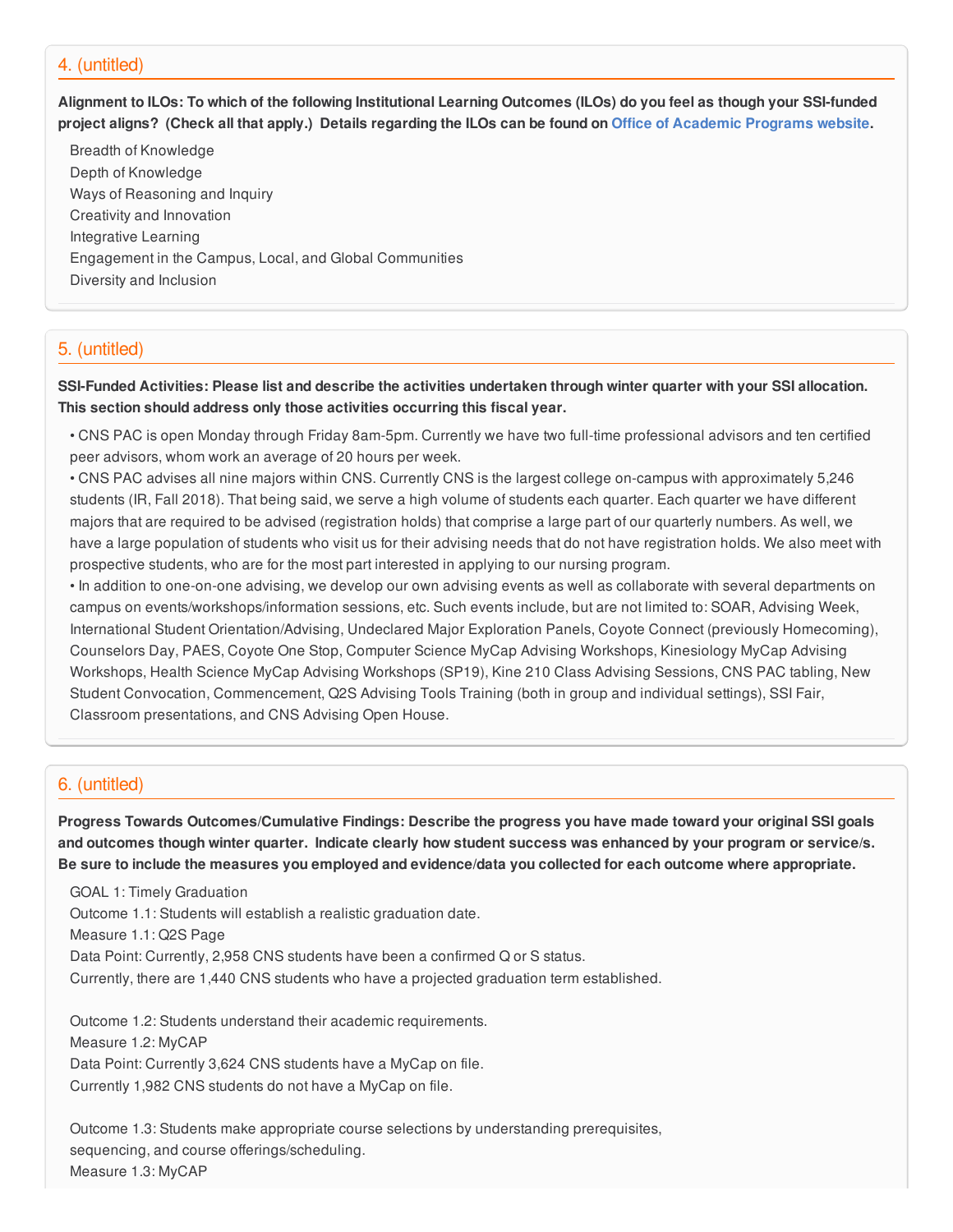Data Point: Currently 3,624 CNS students have a MyCap on file. Currently, 2,228 of these MyCaps have been reviewed.

Outcome 1.4: Students feel confident to complete degree requirements.

Measure 1.4: Measure 1.4: Exit Survey Question: "After my advising session, I feel confident in my ability to complete the necessary coursework for my degree".

Data Point:

- 94.28% responded: YES
- 0.42% responded: No
- 2.96% responded: I'm unsure
- 2.34% responded: Does not apply to my visit

GOAL 2: Knowledge of University Policies and Procedures and Engagement with Resources Outcome 2.1: Students demonstrate an understanding of relevant university academic policies and procedures.

Measure 2.1: Grad check filing data

Data Point: From the 1,440 students who have a projected graduation term established in the Q2S advising page, 910 students have a graduation check on file.

Outcome 2.2: Students demonstrate an awareness of relevant campus resources.

Measure 2.2: Exit Survey Question: "After my advising session, I feel that I have a good knowledge base of the campus resources that are available to me".

Data Point:

- 90.48% responded: YES
- 0.21% responded: No
- 1.35% responded: I'm unsure
- 7.96% responded: Does not apply to my visit

Measure 2.2: Exit Survey Question: "I have a clear understanding of campus policies and procedures pertaining to my situation".

Data Point:

- 88.26% responded: YES
- 0.73% responded: No
- 11.01% responded: Does not apply to my visit

GOAL 3: Continue to increase the number of unique student advising sessions.

Outcome 3.1: Through our outreach efforts, increase the number of unique student advising sessions.

Measure 3.1: Student Appointment/Walk-in Check-ins

Data Point: As we continue to advance our collaborations with our academic departments, we have continued to see an increase in the number of unique visits to CNS PAC. Below are the number of unique visits to CNS PAC by the academic year.

o 2011/12: 637 o 2012/13: 2551 o 2013/14: 2596 o 2014/15: 3742 o 2015/16: 3099 o 2016/17: 3236 o 2017/18: 3261 o 2018/19: 2565 (Due to timing of SSI rpt., does not include SP19 numbers) Below is a breakdown of unique visits by major: o Biology: 633 o Chemistry: 82 o Computer Science & Engineering: 497

o Geology: 4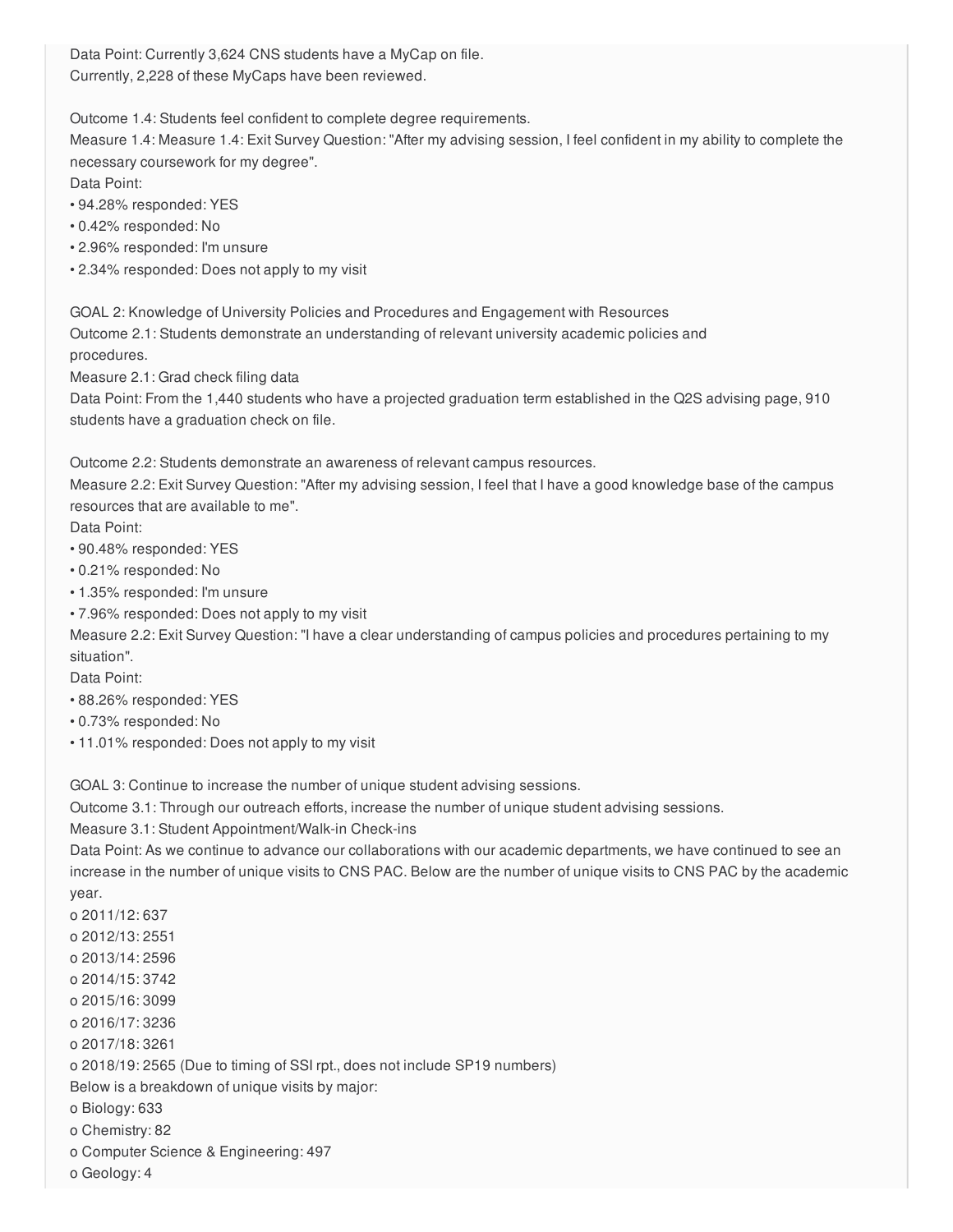o Health Science: 282 o Kinesiology: 565 o Math: 56 o Nursing & Pre-Nursing: 288 o Physics: 10 o Other (non-majors, undeclared): 109 o Prospective students: 39 Goal 4: Continue to increase the number of students we reach via workshops, events, panels, etc. Outcome 4.1: Student Check-in Data from workshops, events, panels, etc. Measure 4.1: Through our outreach efforts, continue to increase the number of students we reach via workshops, events, panels, etc. Data Point: Below is a breakdown of the number of students from each event. Unfortunately we do not have numbers for all events as some were accounted by the departments who hosted the events. As well, there were quite a few times when we used the EAB Kiosk to collect data and the system did not function properly, and therefore did not have numbers. o Classroom presentations: 387 o CNS Open House: 100 o CNS PAC Tabling: 365 o Coyote Connect: 756 o Counselors Day: 189 o Coyote One Stop: 37 o CSCI MyCap Workshops: 542 o Kinesiology MyCap Workshops: 218 o Kinesiology 210 Class Advising Sessions: 45 o International Student Orientation/Advising: 27 o New Student Convocation (CNS Breakout): 200 o PAES: 187 o Q2S Advising Tools Training Individual Sessions: 82 Group Sessions: 4 o SOAR: 908 o SSI Fair: 27

## 7. (untitled)

**Recommendations for Continual Improvement/Action Plan: Based on the analysis of your assessment results, what** actionable steps can be taken to make improvements? How can you improve students' achievement of the SLO or your **office's performance in terms of operations? What is your expected timeline?**

Our focus remains on the Q2S transition and supporting CNS students in all capacities. We will continue our efforts to collaborate with our academic departments on their advising efforts. As well, we will continue in our individual efforts through one-on-one advising sessions, group advising sessions, targeted campaigns, being involved in committees, and updating all professional advisors in CNS as well as our peer advisors.

Resources for Continual Improvement/Action Plan: What additional resources, if any, are needed to bring the above **continual improvements to fruition?**

- Increased funding for professional advisors for PAC specifically.
- Increased funding for peer advisors.

## 8. (untitled)

Challenges: If applicable, please list any significant challenges encountered that have affected your ability to fully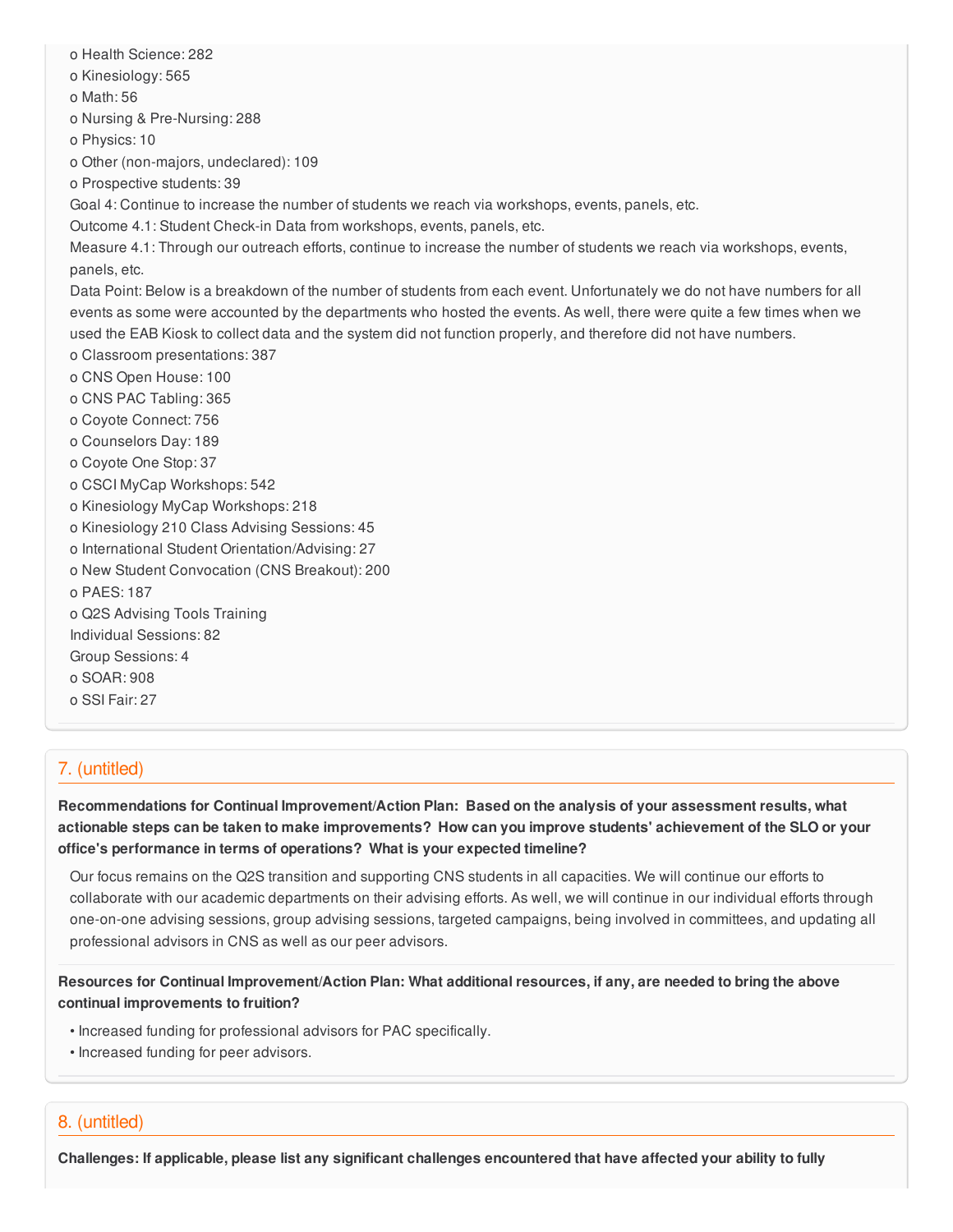implement your intended activities or to reach your articulated outcomes. Please also indicate if you need assistance in **addressing these challenges.**

• PAC has been operating with 2 professional advisors and on average 10-12 peer advisors. With the number of students in CNS, PAC needs at least 3/4 professional advisors in addition to our peer advisors to be better equipped to serve all students in CNS. Despite the fact that CNS advising has a STEM advising center with 4 counselors, they have their own agenda to meet the requirements of their grant. PAC receives the brunt of all university wide advising initiatives and it has been extremely difficult and exhausting to carry out these initiatives with only two professional advisors.

## 9. Budget Summary with Alignment to Outcomes and Activities

Budget Summary: Please account for all expenditures of SSI funds for this project using the SSI Annual Report Budget **Summary Template. (The template can be found at <http://ssi.csusb.edu/assessment>.) Upload your completed summary here.**

18:19 AY\_SSI\_Annual\_Report\_Budget\_Summary\_Template.xlsx

## 10. (untitled)

Check-in/Usage Report: Please upload any check-in or usage data you have for students who have engaged with your project/program since July 1 through the end of winter quarter. Uploads should be in Excel and include, at minimum, **students' CoyoteIDs; password-protected SPSS files may be submitted via email to Institutional\_Research@csusb.edu.** Additional information such as date(s) of visit(s)/interaction(s) and students' names would also be helpful. (The Office of Institutional Research is working to establish an overall assessment of SSI; to do this, we need your help in collecting and **sharing students' engagement with and usage of SSI-funded projects and programs.)**

[July\\_2018\\_.xlsx](https://surveygizmoresponseuploads.s3.amazonaws.com/fileuploads/98679/3939151/66-e0a86f8edeb88e1571e6a3668356b331_July_2018_.xlsx) [AUGUST\\_2018.xlsx](https://surveygizmoresponseuploads.s3.amazonaws.com/fileuploads/98679/3939151/160-166d6ed7f454b3484486756effd525ed_AUGUST_2018.xlsx) SEPTEMBER 2018 STATS.xlsx [OCTOBER\\_2018\\_STATS.xlsx](https://surveygizmoresponseuploads.s3.amazonaws.com/fileuploads/98679/3939151/161-3e54f14e2843c1bcde907e6d4310aa59_OCTOBER_2018_STATS.xlsx) [NOVEMBER\\_2018\\_STATS.xlsx](https://surveygizmoresponseuploads.s3.amazonaws.com/fileuploads/98679/3939151/244-7529c83e2d0500859a1d55e9664476eb_NOVEMBER_2018_STATS.xlsx)

## 11. Thank You!

#### **New Send Email**

Apr 16, 2019 15:10:57 Success: Email Sent to: asalazar@csusb.edu,